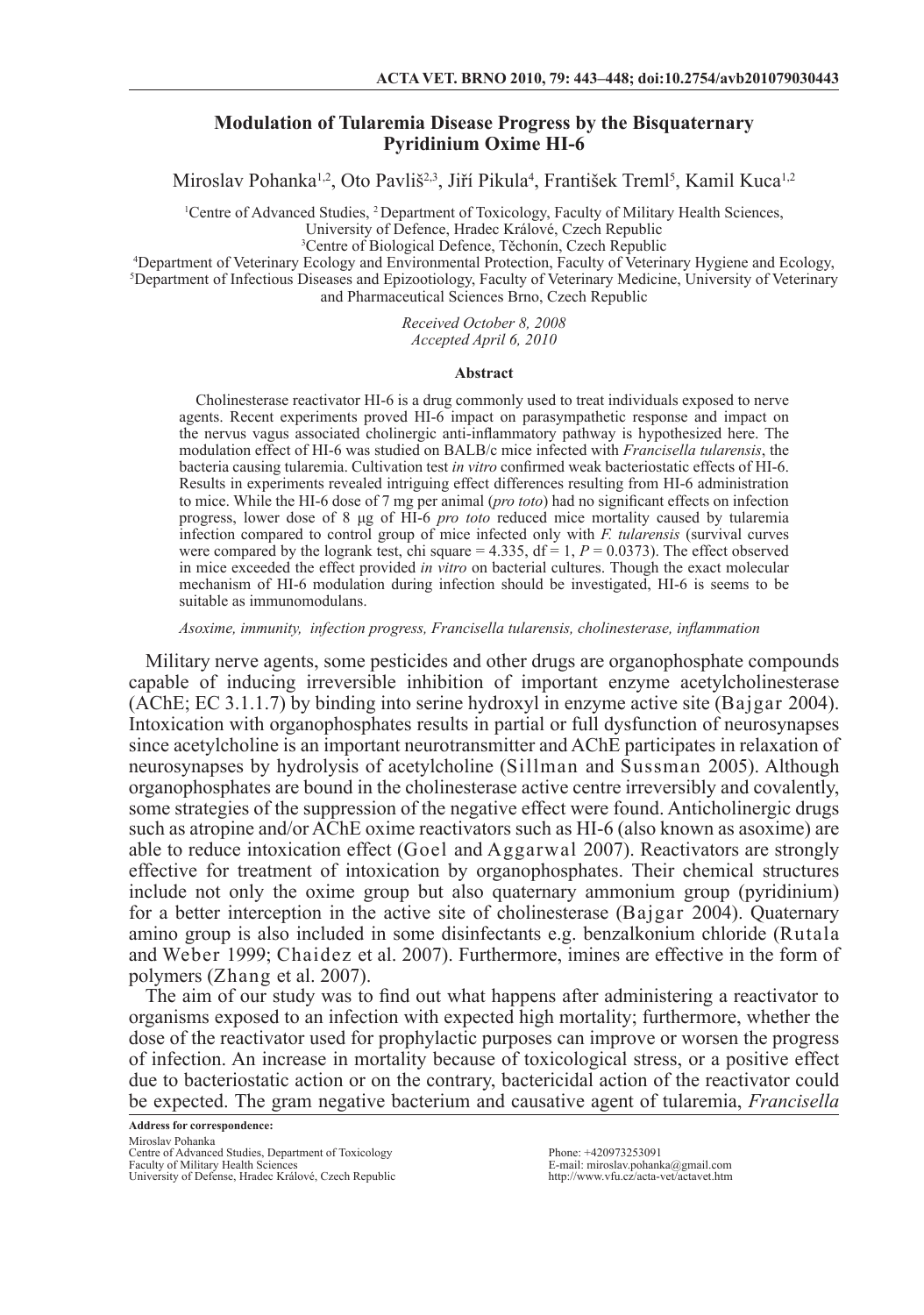*tularensis* was selected as a model pathogenic microorganism that can be abused as a biological warfare agent (Nigrovic and Wingerter 2008). Laboratory mice are often used in studies on tularemia pathogenesis (Bandouchova et al. 2009a; Bandouchova et al. 2009b). The infection is a typical zoonosis (Feldman 2003), so the similar results can be expected in humans.

### **Materials and Methods**

### Microorganism and its cultivation

*Francisella tularensis* LVS (American Type Culture Collection ATCC 29684) used in the experiment was cryopreserved in a box with liquid nitrogen. McLeod agar supplemented with bovine haemoglobin and Iso VitaleX (Becton-Dickinson, San Jose, CA, USA) was used for cultivation purposes according to Pohanka (2007). After approximately two days, bacterial colonies were harvested, washed, and suspended in saline. Cell concentration in suspension was estimated using cell density meter (WPA, Cambridge, UK). The exact colony forming units (CFU) was estimated by recultivation.

#### HI-6 antibacterial activity assay

Evaluation of mortality in mice infected by *F. tularensis* should provide answers to following questions. Could HI-6 administration influence mortality when attack with chemical and biological weapons is confused? In other words, is there any treatment effect of HI-6 given to an individual suffering from a model disease of tularemia? We decided to evaluate the progress of mortality as an output value proportional or disproportional to the dose of HI-6. The diffusion method was used to evaluate sensitivity of *F. tularensis* LVS to HI-6 *in vitro* effect. Different concentrations of HI-6 (1-(2-hydroxyiminomethylpyridinium)-3-(4-carbamoylpyridinium)-2 oxapropane dichloride) were injected into disc cuts of filter paper (circle shaped, 0.5 cm in diameter, sterilized by UV light) and given onto McLeod agar together with the *F. tularensis* inoculum spread over the agar. Antibacterial effects of HI-6 was observed after two days in culture as a zone of inhibition (the distance from the outer edge of inhibition zone to the edge of filter paper). Bactericidal effect was evaluated using the dilution method. The culture on McLeod agar was overlaid with HI-6 solution and left for 5 h. After that, the culture was suspended into solution, washed by centrifugation  $(3,000 \times g$  for 10 min) using phosphate buffered saline (PBS) and finally spread over a new McLeod agar and let to incubate at 37 °C.

#### *In vivo* experiment using BALB/c mice

A total of 100 female BALB/c mice (BioTest Konarovice, Czech Republic), six weeks old, weighing 24 g were held in quarantine for ten days. Access to food and water was provided *ad libitum* throughout the whole experiment. The mice were kept in an air conditioned room ( $22 \pm 2^{\degree}$ C) with controlled humidity ( $50 \pm 10\%$ ) and light (7:00 h to 19:00 h) at the vivarium centre. The experiment was approved and supervised by the ethics committee.

After the quarantine, the mice were divided into two groups each divided into 5 subgroups (10 mice in one subgroup). The 5 subgroups in both groups were dosed with HI-6 and/or *F. tularensis* as follows: only *F. tularensis* (sub-group1), *F. tularensis* and 10% dose of the stock (see in text) HI-6 (sub-group 2), *F. tularensis* and 50% dose of stock HI-6 (sub-group 3), *F. tularensis* and 100% dose of stock HI-6 (sub-group 4) and 100% dose of stock HI-6 (sub-group 5).

The concentration of *F. tularensis* was adjusted up to  $2.0 \times 10^9$  CFU/ml using cell density meter. Cultivation test provided the exact concentration of  $2.6 \times 10^9$  CFU/ml for the first group of mice (exposed to 40 µg/ml stock solution of HI-6) and  $2.3 \times 10^9$  CFU/ml for the second group of mice (exposed to 70 mg/ml stock solution of HI-6). A 100% dose of HI-6 reactivator (suspension in saline) was 4 μg/mice (40 μg/ml stock solution) for group 1 and 7 mg/mice (70 mg/ml stock solution) for group 2 that approximately correspond to 25% of  $LD_{so}$ (Bartosova et al. 2006). The solutions with 10% and 50% of stock HI-6 were obtained by dilution. Both *F. tularensis* and HI-6 were applied subcutaneously into the pelvic limb at the amount of 100 μl. The solution of *F. tularensis* was given first. The HI-6 solution was given 1 h later. The mice were kept and observed for symptoms of tularemia and mortality. Thirty days after the beginning of experiment, mice were sacrificed and bled under  $CO<sub>2</sub>$  anaesthesia from the cervical artery.

#### Blood processing and solid phase extraction

Blood was kept in an incubator at 37 °C for 30 min. The resulting blood clot was sucked out and crude serum was incubated at 4 °C for another 30 min. Finally, the obtained serum was centrifuged twice at  $3,000 \times g$  for 3 min.

Affine solid phase extraction was used for estimation of the content of antibodies. Protein L was chosen as a molecule able to interact with Fc part of antibodies from different organisms including mice. Protein L was covalently bound on cellulose matrix (CBindL) (Sigma-Aldrich, St. Louis, MO, USA). Simple column with one frit was filled with CBindL and kept in PBS. Measuring setup was used in the same way as mentioned in Pohanka (2007). Immunoglobulins were eluted with 100 mM glycine pH 2.2. Furthermore, 20 mM Tris/HCl pH 7.5 containing 6 M guanidine hydrochloride was used for column cleaning purposes. Remains of the cleaning solution were washed out by 20 column volumes of PBS.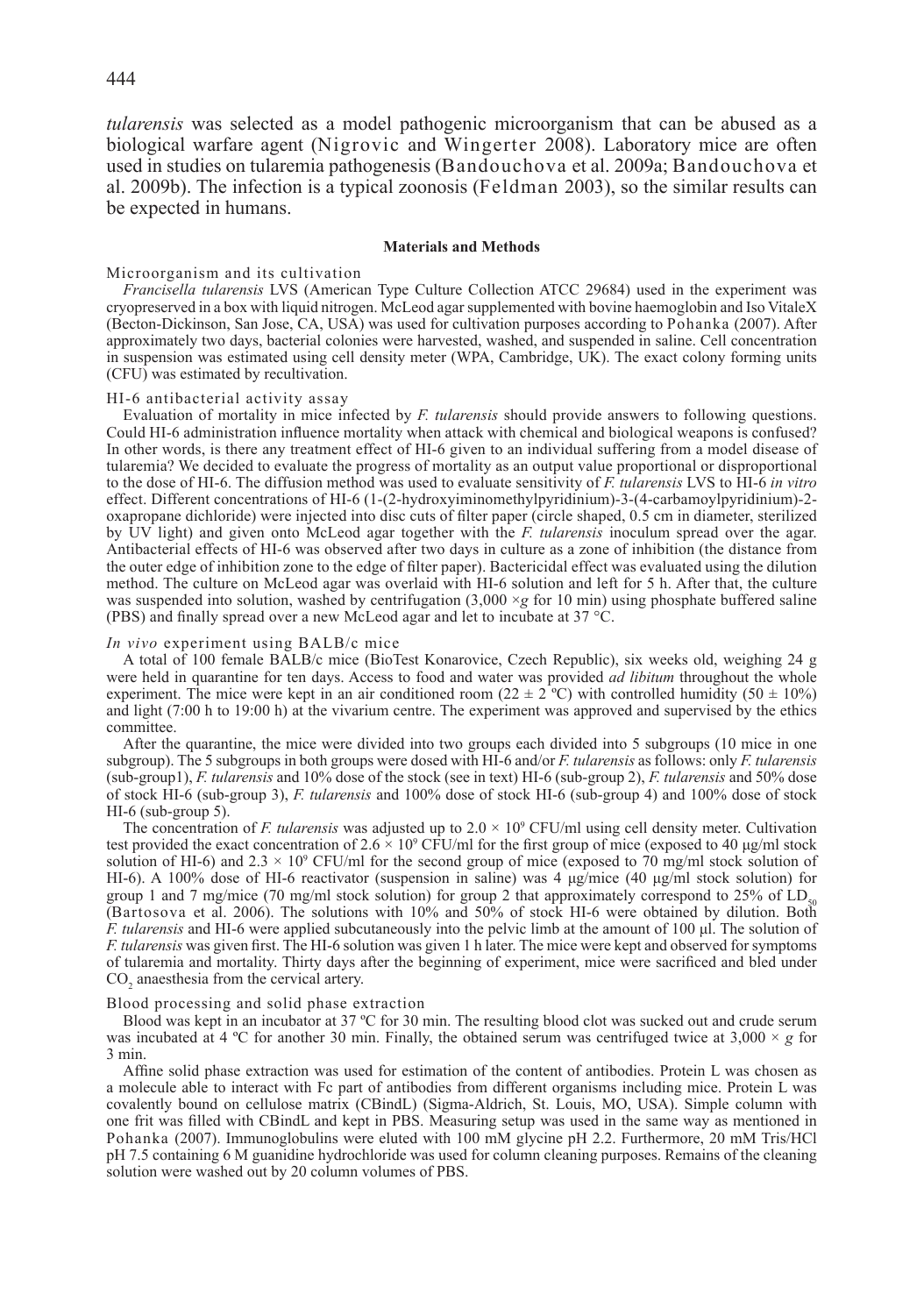Statistical analysis

Survival curves of mice were compared using the logrank test and calculating two-tailed *P* values. Median survival values, i.e. the time by which half of the animals had died following experimental infection, were also calculated. GraphPad Prism 4 (GraphPad Software, San Diego, USA) was used for statistical analyses and graphing data.

## **Results**

# Bacteriostatic and bactericidal effect of HI-6

First, we tested whether HI-6 is able to influence the growth of *F. tularensis* or act as a bactericidal agent. No bactericidal effect was observed using the dilution test; but a bacteriostatic effect was observed when 100 mM HI-6 was injected into filter paper at the amount of 10 μl. The size of inhibition zone was  $5.5 \pm 3.0$  mm. Because of the confirmed bacteriostatic effect in the growth culture of *F. tularensis*, we decided to conduct further experiments to investigate the influence of HI-6 on tularemia pathogenesis in mice.

# Mortality of mice infected by *F. tularensis*

The first deaths of mice were observed on day 3 after HI-6 and *F. tularensis* administration. The last cases of mortality were observed on day 7. Figs 1 and 2 show mortality in mice receiving 40 µg/ml and 70 mg/ml stock solution of HI-6, respectively. After ten days, mice that resolved tularemia were healthy and there was no significant difference to the controls.



Fig. 1. Mortality of BALB/c mice exposed to s.c. inoculation of 100 µl including 2.6×108 *F. tularensis* (Ft) viable cells and/or another 100 µl of HI-6 (the absolute dose indicated in the figure).

The course of infection in mice exposed to tularemia only corresponds to the previous study (Pohanka 2007). The first symptoms (apathy and prickliness) of infection were observed within day 1 after *F. tularensis* inoculation. On day 2, mice were suffering from tularemia. Symptoms such as bristled hair coat and decreased mobility were typical for the first phase of infection. The progress culminated approximately on day 5. Surviving mice were healthy after approximately day 10 and had no difference in behaviour in comparison with the controls.

The lower dose of HI-6 resulted in different symptoms and mortality. Even the perception of surroundings was present in all groups, especially the group of mice receiving 100% of the higher concentration of HI-6. Symptoms of tularemia correlated with mortality. The most striking tularemia symptoms were observed at the same time as mortality occurred.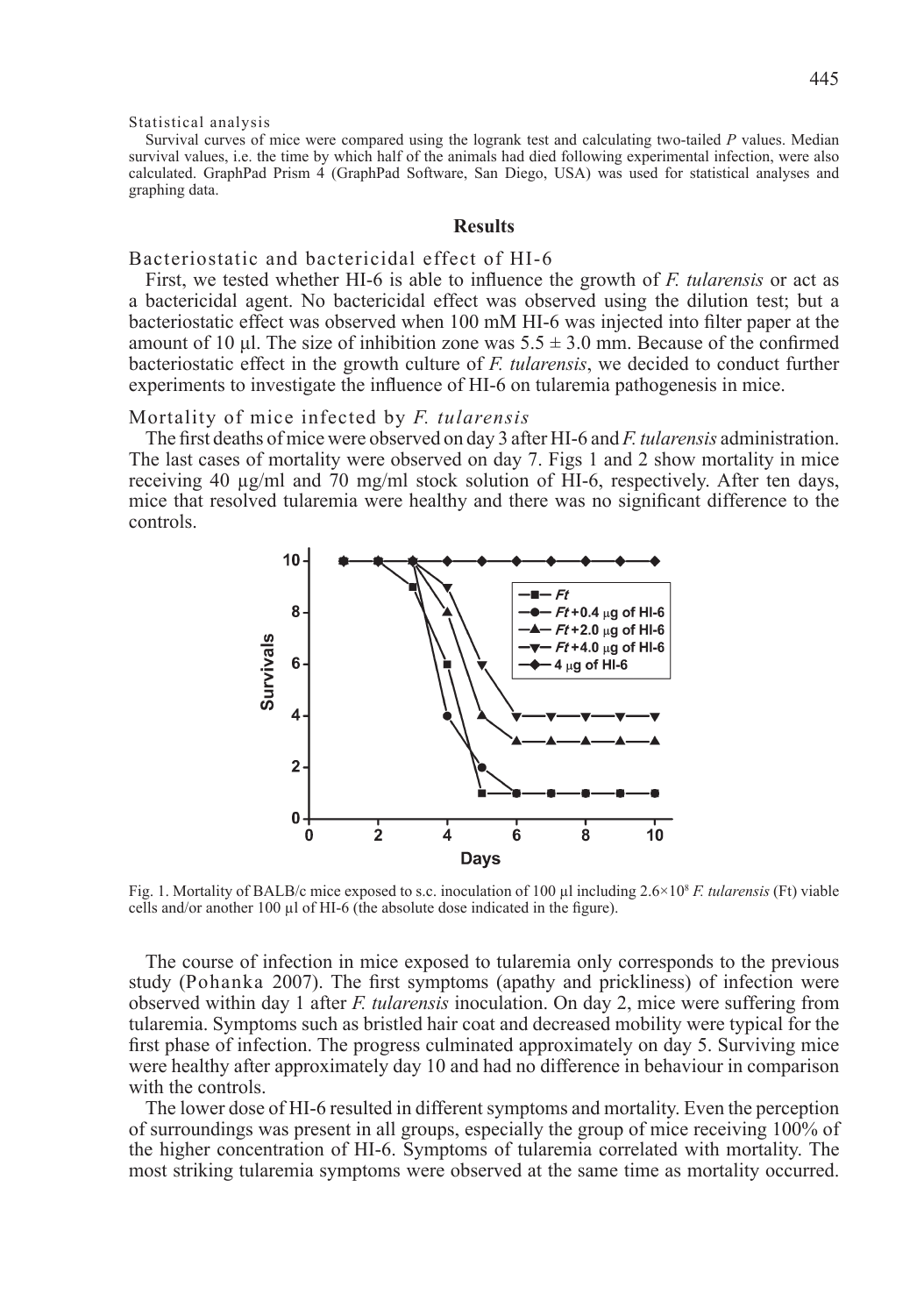

Fig. 2. Mice exposed to  $2.3 \times 10^9$  CFU/ml of *F. tularensis* (Ft) and 100  $\mu$ l of HI-6 dose (indicated in the figure)

We evaluated the production of antibodies, but no significant changes were observed. Immunoglobulins rised in all groups of mice except the group exposed to only HI-6. Similar results were obtained by Pohanka (2007)

Groups of mice exposed to the lower dose of HI-6  $(40 \mu g/ml)$  of stock solution) showed a decrease in mortality above the probability level of 0.01 for 100% of stock concentration. In groups exposed to 50% of stock concentration the probability level of mortality decreased above 0.05. The last group (10% of stock concentration) showed the same mortality as the group exposed to tularemia only. Groups exposed to the higher dose of HI-6 (70 mg/ml stock concentration) reacted in a different way. There were no significant differences in the mortality rates and no correlation between doses and mortality; one group (10% of stock concentration) had fewer survivors than the group infected by *F. tularensis* only. Differences in mortality of groups 1 and 2 infected only by *F. tularensis* without administration of HI-6 could be caused by slightly different doses of *F. tularensis*.

### **Discussion**

For the *in vitro* tests, the data significantly demonstrate the effects of the tested substance on bacterial growth. We cannot explain this fact and we did not find any relevant reference in literature. Benzalkonia salts have slight structural similarity to HI-6. These salts are considered to be antimicrobial agents just due to presence of quaternal ammonium (Chaidez et al. 2007). For *in vivo* impact, HI-6 is toxic at higher concentrations (Bartosova et al. 2006) as well as a strong competitive inhibitor of acetylcholinesterase and butyrylcholinesterase (Pohanka et al. 2007), the dose equal to approximately 25% of  $LD_{so}$  had no significant effect on mice mortality. We could clearly propose dosing of HI-6 to individuals endangered by nerve agents with a concurrent infectious disease. The upper dose of HI-6 can be toxic stress in organism though slight bacteriostatic effect can be expected. The lower dose of HI-6 yielded in a different result. The lower mortality of mice exposed to HI-6 (40  $\mu$ g/ml of stock concentration) compared to mice injected only with tularemia can be explained by higher efficacy of bacteriostatic effect while the toxic effect is reduced. Efficacy of HI-6 for treatment of tularemia is probably based on a different mechanism than administration of streptomycin and gentamicin used in medical practice (Enderlin et al. 1994; Cross et al. 1995) because of different functional groups in its molecules. We suppose quaternary ammonium to be the most important structure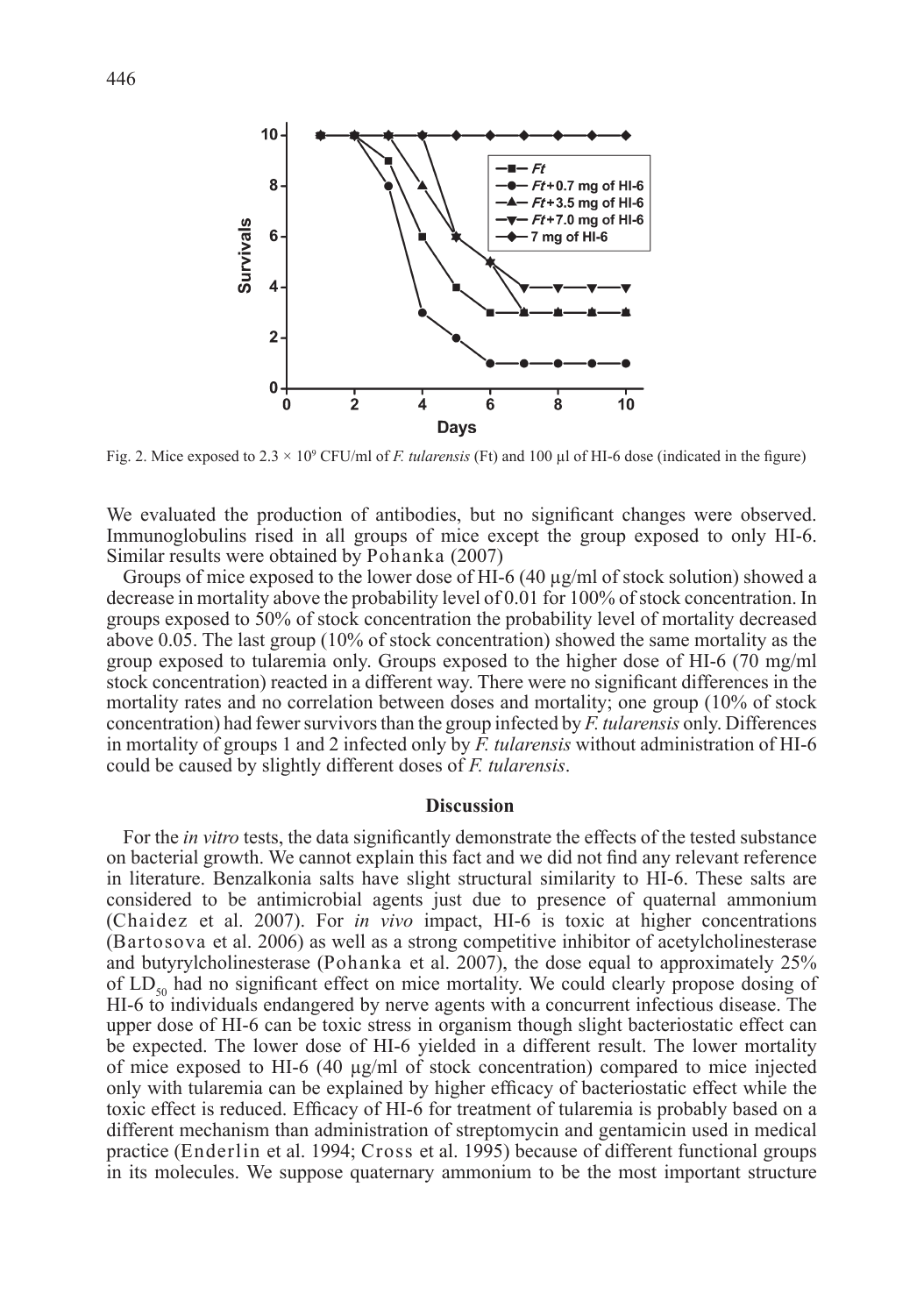responsible for efficacy of HI-6 against *F. tularensis*. This organic group is important when HI-6 is used as an acetylcholinesterase reactivator and plays a role in capturing molecules in the reaction centre (Bajgar 2004). This group is able to adhere to the negatively charged molecules including cell wall structures; the oxime group could act as a chemical modifier. Beside slight and probably not very effective bacteriostatic effect, HI-6 is considered to be a compound modulating AChE activity by non-competitive inhibition (Pohanka et al. 2007) as well as acetylcholine receptors (Soukup et al. 2008; Pohanka et al. 2009). The dose-dependent modification of cholinergic antiinflammatory pathway consisting of blood AChE and nicotine acetylcholine receptor on macrophages (Tracey 2007) is hypothesized as a possible mechanism of HI-6 effect. We suppose that HI-6 have a positive effect on treatment of tularemia. However, other experiments including e.g. effects of other oximes are needed. Especially, the discussed implication of acetylcholine receptors in probability to survive augment should be further investigated.

### **Modulace progrese tularemického onemocnění za použití biskvarterního pyridinium oximu HI-6**

Reaktivátor cholinesteras HI-6 je účinná látka používaná k léčbě jedinců exponovaných nervově paralytickými látkami. Minulé experimenty nastínily pravděpodobné působení látky HI-6 na parasympatikus a v této práci je diskutováno možné ovlivnění cholinergní protizánětlivé dráhy. V této práci byl sledován vliv látky HI-6 na probíhající tularemické onemocnění. Byly použity myši BALB/c a původce tularemie mikroorganizmus *Francisella tularensis*. Kultivační test potvrdil slabý bakteriostatický efekt látky HI-6. *In vivo* experimenty prokázaly ambivalentní vliv látky HI-6 na smrtnost laboratorních zvířat. Zatímco dávka 7 mg na jedno zvíře (*pro toto*) nezpůsobila signifikantní pokles smrtnosti, nižší dávky (8 µg) signifikantně redukovaly mortalitu jedinců ve srovnání s kontrolní skupinou (longrank test, chí kvadrát =  $4.335$ , df = 1,  $P = 0.0373$ ). Efekt látky HI-6 na myši trpící tularemií byl mnohem výraznější, než by odpovídalo bakteriostatickému efektu zpozorovanému *in vitro*. Ačkoliv molekulární mechanizmus působení látky HI-6 v průběhu infekčního onemocnění není znám a měl by být detailněji charakterizován, lze již nyní tvrdit, že se jedná o látku schopnou provádět modulaci imunitního systému.

### **Acknowledgement**

The study was supported by the Ministry of Defence of the Czech Republic (Grant No. FVZ0000604).

#### **References**

- Bajgar J 2004: Organophosphates/nerve agent poisoning: mechanism of action, diagnosis, prophylaxis, and treatment. Adv Clin Chem **38**: 151-216
- Bandouchova H, Sedlackova J, Hubalek M, Pohanka M, Peckova L, Treml F, Vitula F, Pikula J 2009a: Susceptibility of selected murine and microtine species to infection by a wild-strain *Francisella tularensis* subsp. *holarctica.* Vet Med-Czech **54**: 64-74

Bandouchova H, Sedlackova J, Pohanka M, Novotny L, Hubalek M, Treml F, Vitula F, Pikula J 2009b: Tularemia induces different biochemical responses in BALB/c mice and common voles. BMC Infect Dis **9**: 101.

Bartosova L, Kuca K, Kunesova G, Jun D 2006: The acute toxicity of acetylcholinesterase reactivators in mice in relation to their structure. Neurotox Res **9**: 291-296

Chaidez C, Lopez J, Castro-Del Campo N 2007: Quaternary ammonium compounds: an alternative disinfection method for fresh produce wash water. J Water Health **5**: 329-333

Cross JT, Schultze GE, Jacobs RF 1995: Treatment of tularemia with gentamicin in pediatric patients. Pediatr Infect Dis J **14**: 151-152

Enderlin G, Morales L, Jacobs RF, Cross TJ 1994: Streptomycin and alternative agents for the treatment of tularemia: review of the literature. Clin Infect Dis **19**: 42-47

Feldman KA 2003: Tularemia. J Am Vet Med Assoc **222**: 725-730

Goel A, Aggarwal P 2007: Pesticide poisoning. Natl Med J India **20**: 182-191